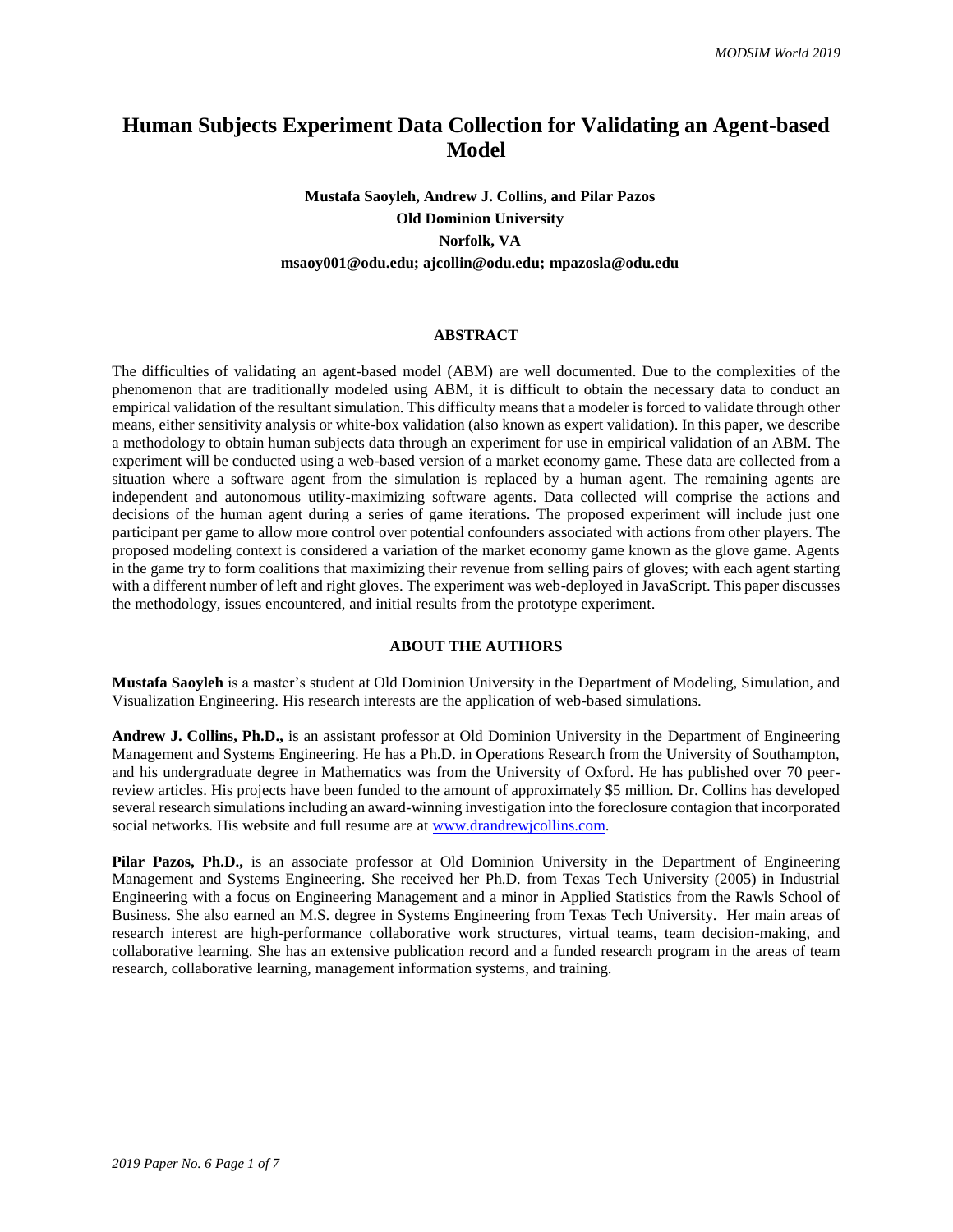# **Human Subjects Experiment Data Collection for Validating an Agent-based Model**

**Mustafa Saoyleh, Andrew J. Collins, and Pazos-Lago, Pilar Author1 Name, Author2 Name Old Dominion University Norfolk, VA msaoy001@odu.edu; ajcollin@odu.edu; mpazosla@odu.edu**

#### **INTRODUCTION**

Modeling human behavior, in a valid manner, is the next frontier for agent-based modeling (ABM) (Cheng et al., 2016). One aspect of human behavior that has not been readily explored, in a simulation context, is group or coalition formation (Bonnevay, Kabachi, & Lamure, 2005). It has been established that individuals join or leave collectives based on the benefit or payoff that the resulting association brings to them based on utility theory (Jackson & Watts, 2002). Strategic coalition formation can be modeled using cooperative game theory, an analytical approach, but cooperative game theory is both normative and computationally intractable. To overcome the later issue, there have been recent attempts to incorporate strategic coalition formation within agent-based simulation through the use of heuristic algorithms (Collins & Frydenlund, 2018). These heuristic algorithms find a reasonable solution much faster than solving a cooperative game numerically. It is those recent algorithm developments that are of interest to this proposed research. The algorithm iteratively searches for better coalitions, for the players, by generating new coalitions, in a prescribed stochastic, manner which are evaluated by the player involved. In this study, we purpose an experiment to determine the validity of these algorithms, as they compare to the game outcomes generated by human subjects as opposed to theoretical players. This research intends to determine whether and to what extent algorithms can replicate human behavior, in a strategic coalition formation context. If the results show a high mathematical correlation between the simulated and human behavior, then this provides some validity to using the algorithm in future simulations of human group behavior, at least for the game considered in our experiment.



**Figure 1. Flow-diagram of proposed experimental steps**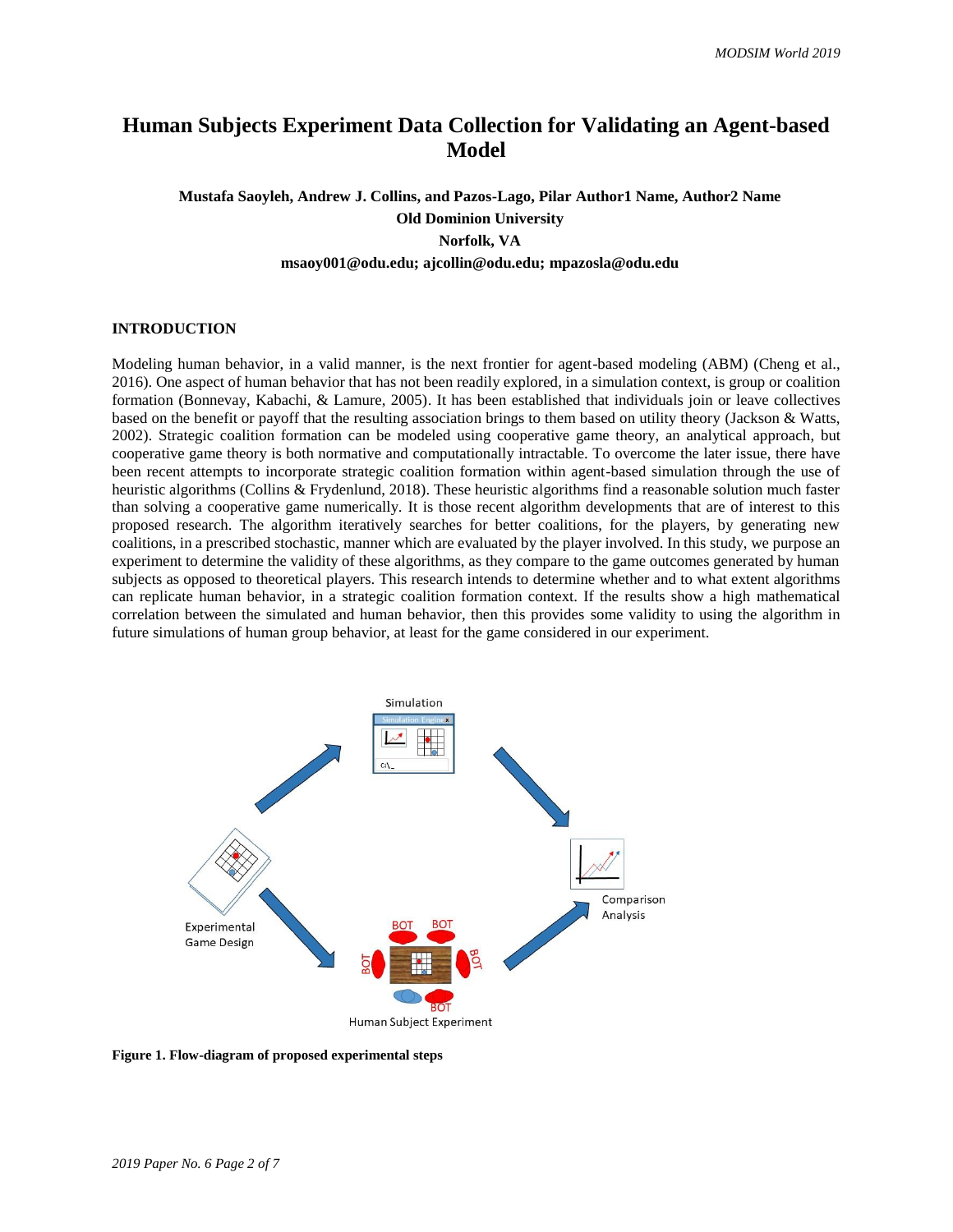The experiment consists of four separate steps, which are shown in Figure 1. First, a series of games will be generated for use in both the human experiment step and simulation step; these two steps will occur simultaneously. In the simulation step, the game will be played several thousand times by autonomous agents (bots), and the resultant distribution of coalition structures will be recorded. A coalition structure is a collection of disjoint coalitions that includes all agents. A given coalition structure can include singleton, dyads or larger coalitions. In the human subject experiment step, one of the simulated agents will be replaced by a human subject playing the game; the human's players actions will be recorded as well as the final coalition structure. In the final step, the results from the simulation and human subject experiments will be compared as well as the actions of the human subjects to those of the bots.

If the bot-only version produces similar results to when a human player is present in the game, we can conclude that the algorithm replicates human behavior and the algorithm is valid, in this context. As such, there is potential for the algorithm to be used for simulating coalition formation in a host of different human modeling scenarios involving coalition formation. Our approach to validation is inspired by ligtenburg et al. (Ligtenberg, van Lammeren, Bregt, & Beulens, 2010) though our focus is on a single human subject playing a game as opposed to roleplaying of all the bots.

The algorithm discussed above has already been developed and has been used in the modeling of farmer cooperatives (Collins & Krejci, 2018). This research is designed to find the validity of the algorithm as it relates to replicating human behavior in a context of coalition formation in an exchange economy game and, if necessary, modify the algorithm to increase its validity.

The next section discussions some validation approaches to agent-based modeling and simulation. This is followed by an overview of the experiment's methodology and some preliminary results. Finally, the paper finishes with conclusions.

#### **BACKGROUND**

The validation of ABS is notoriously difficult (Heath, Ciarallo, & Hill, 2012; Ligtenberg et al., 2010) and there have been numerous attempts to develop validation methodologies. Most of these approaches are a combination of existing validation methodologies. For example, McCourt, Ng, and Mitchell (2012) advocate an approach that combines face validation, model-to-model comparison, and statistical testing; Klügl (2008) advocates an approach that combines face validation, sensitivity analysis, and statistical testing.

The only one truly novel approach advocated in the literature is Gore and Reynolds (2010) which looks to validate the emergent behavior of an ABMS. This is done using computer program slicing and causal analysis. The novelty of this approach is that it focuses on emergent behavior, which is one of the key elements of an ABM. Another, slightly novel approach is Champagne and Hill (2009), who advocate the using of bootstrapping sampling of any comparison real-world data.

There are those that advocate the use of Subject Matter Experts (SME) as the main approach to validating ABMS, for example, Niazi (2011). The closest related of these approaches, to the method outlined in this paper, is that developed by Ligtenberg et al. (2010). Their approach is that human players roleplay the agents and see what becomes the resultant outcome. The human actors are given the same options and information; they are told to roleplay the desires and goal of the agents. If the results of role-played agent and computer agent are roughly same then it is concluded that the simulation's agent processes are valid. What is interesting about this approach is the authors advocate the of use stakeholders as the agent actors to encourage their engagement in the simulation development. The main differences between Ligtenberg et al. approach and ours are that we use only a single human player that interacts with actual computer agents; we also are not asking the human player to roleplay but just to simply play.

### **EXPERIMENT METHODOLOGY**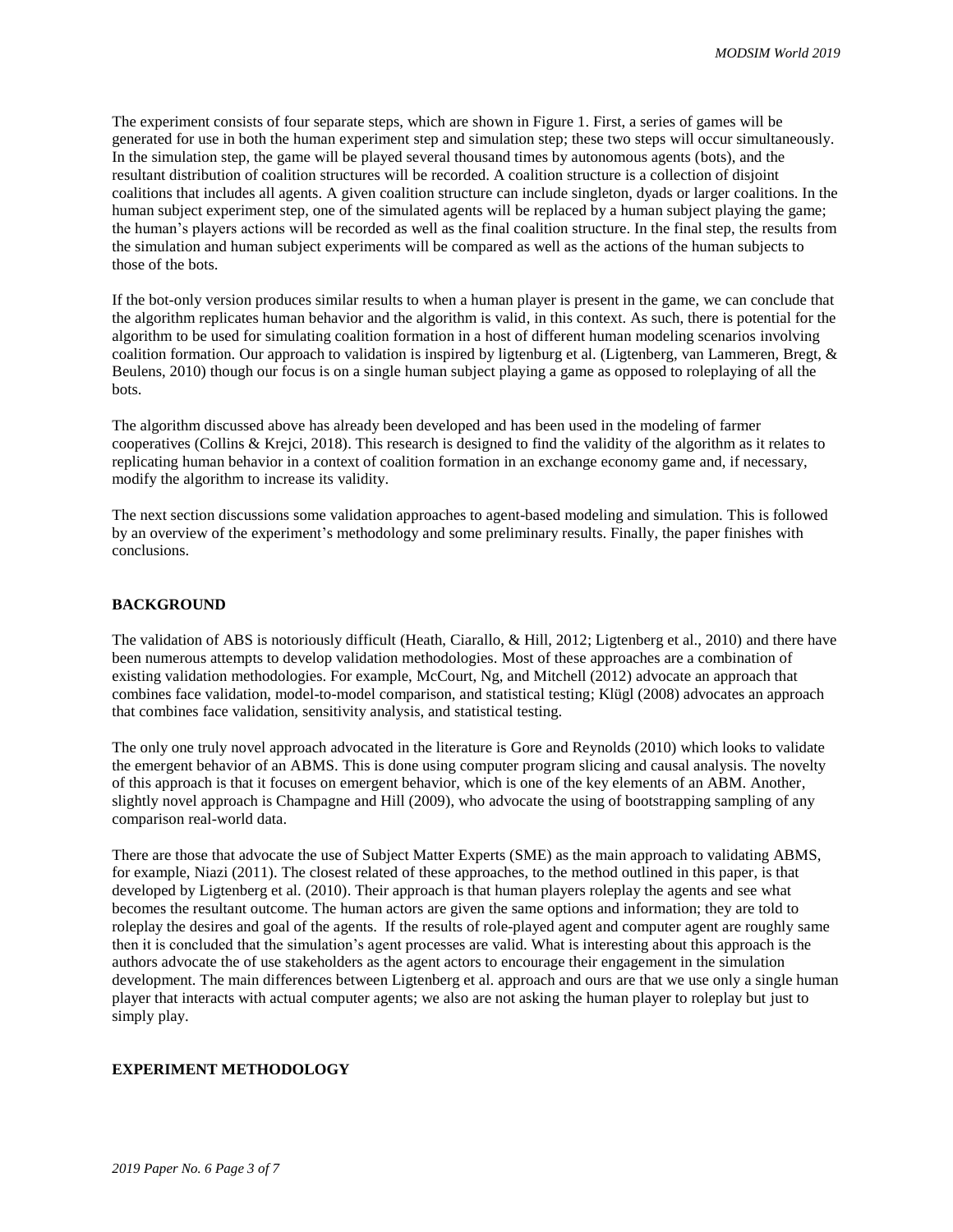A computer-based experiment using a known utility game has been designed to compare human actions to those generated by a computer algorithm for strategic coalition formation. The experiment will be conducted using two different settings, one where the game is driven by a tested computer algorithm (Vernon-Bido & Collins, 2018) and another that incorporates a human player into a computer-based version of a known utility game. This comparison is done by running each scenario with only bots driven by the computer algorithm and each scenario with a single human player. Collectively, the human subject and bots are called the players (or the agents). Due to the stochastic nature of the algorithm and variation amongst human's reactions, multiple samples will be collected from each scenario so that statistical hypothesis can be made and tested using that sample data. We anticipate the use of three scenarios will be used and each human subject will play all three games. The scenarios will increase in complexity, that is, they will increase in the number of agents in the games. The design and development of the game scenarios will be considered in the first step of the research.

STEP 1 - Design of Experimental Game: The basic game design used for this work will be drawn from the cooperative game theory literature as they are already well studied. The particular game that we used is the glove game, which is a simple type of exchange economy (Hart, 1985). In this game, the players are trying to maximize their utility by selling pairs of gloves. Each player starts with a random number of left gloves and a random number of right gloves. At the end of the game, players' in a coalition pool their gloves to create the most pairs which are sold and the coalition members evenly share the revenue. This revenue cannot be transferred among players (known as non-transferrable utility or no side payments). The game is played over multiple rounds where the players join and leave various coalitions to try to maximize their profit at the end of the game. Each round involves the players suggesting different coalitions; if new suggested coalitions are acceptable to all players in that new coalition then it forms. The game will conclude after a fixed number of rounds.

STEP 2 – Game Simulations: The game is played repeatedly with only bots and will be simulated using the agentbased modeling (ABM) paradigm. Each round of each game, the bots suggest new coalitions. The bots' suggestions are based on a heuristic algorithm which tries to emulate the core concept form cooperative game theory. The algorithm involves randomly selecting coalitions or bots, who then make new coalition suggestions: bot leaves the coalition, bot kicked out of their coalition, the joining of two coalitions, a coalition splits, a new pair of bots forms, and a bot defects to another coalition. If the new coalition suggestion is acceptable to all the bots involved, then it forms (i.e., if all the bots in the new suggested coalition would see an increase their utility then the new coalition is formed). The algorithm was developed by Vernon-Bido & Collins (Vernon-Bido & Collins, 2018), which is an improvement on the algorithm developed by Collins & Frydenlund (Collins & Frydenlund, 2018).

STEP 3 – Human Subject Experiments: Each human subject experiment involves a single human player replacing a bot. In each experiment, the same human player will participate in each experimental game. Only one human player will be used per game to decrease variability amongst the results because if multiple human players were used then we would need to account for the interaction between human players in our analysis, which could be quite complex. Each round of the experiment game involves the player then the bots making suggestions of new possible coalitions; the resultant decision-making processes is depicted i[n Figure 2.](#page-3-0)

<span id="page-3-0"></span>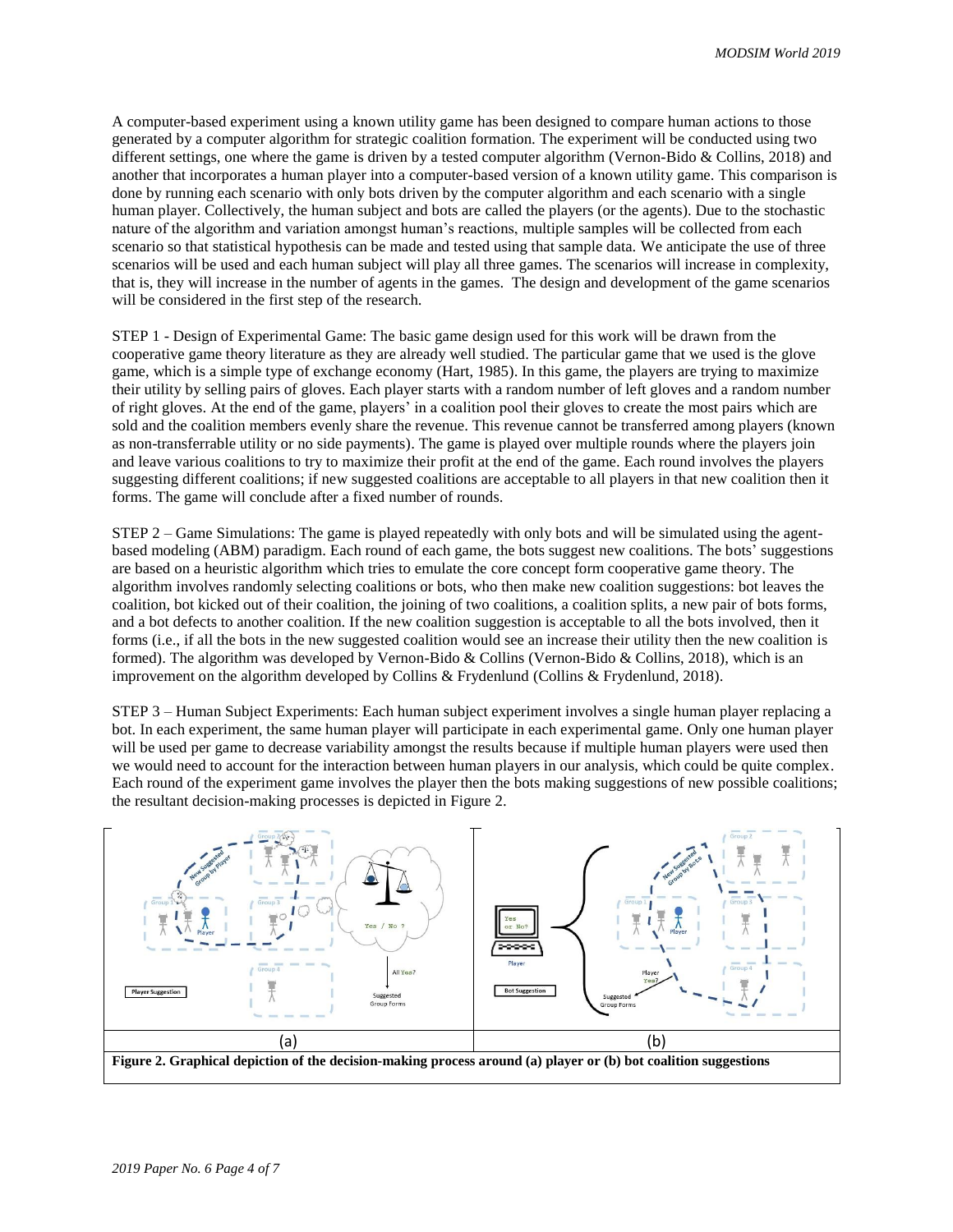First, the player suggests a new coalition; if this coalition is acceptable to all the bots in this potential new coalition then the coalition forms. The human player can suggest any combination of players to be in the new coalition, but it must contain themselves. Secondly, the bots suggest new coalitions, as per the algorithm, if the new coalitions do not involve the human player, then the same approach to decision making as in Step 2 is used. If the suggestion does involve the human player, then first all the effected bots check to see if the new coalition is acceptable. If it is, the human player is then asked to join the new coalition. This step, of asking the human players choice, allows us to directly compare the human players' reaction to those generated by an actual bots' reaction.

STEP 4 – Comparison Analysis: After both the simulation and experiment have been repeatedly played the same game enough times (as determined by a factorial experiment design; we currently have not decided on the numbers of factors we will use), comparisons can be made between their results. There are five key comparison metrics in this game, namely, a comparison of human's reaction to suggested coalition, the average utility outcome of human player compared to its bot counterpart, the final coalition size of the human player to its bot counterpart, the distribution of coalition sizes from the games, and, finally, comparing the average social welfare of the game. There is no direct comparison for the human player's coalition selections due to complications in the game, so this is indirectly compared using the other metrics. The metrics under consideration are the human players' utility and social welfare. The metrics provide a way to determine if the human player's action result in outcomes that are better, worse or the same as if the bots (algorithm) played on their own. The coalition structures can be directly compared using hamming distance (Rossi, 2015). From these metrics, statistical tests will be conducted and conclusions made as to whether the algorithm accurately replicates human behavior and, therefore, validated for use within simulations that involve coalition formation.

### **PRELIMINARY RESULTS**

To give the reader a better understanding of the underlying game that will be used in this experiment, we present a simple game example. When considering a game of only three players, the algorithm produces the same results as most human players. In our example game there are three players  $(X, Y, and Z)$ , where  $\langle \cdot, \cdot \rangle$  is an ordered pair indicating the number of left and right gloves each player has:

- $X = 1, 2>$
- $Y = 6, 2>$
- $Z = 2, 6>$

On their own, X can sell one pair for a profit of one; Y and Z can both sell two pairs. Neither Y or Z have an incentive to be in a coalition with X as the game has non-transferrable utility, so they would only receive an even split in revenue of the sold pairs (maximum three), which is less than selling two pairs on their own (so joining with  $\overline{X}$  is not individually rational). The only non-singleton coalition that increases the revenue is when Y and Z join as this results in eight pairs being sold, so each receives the revenue from four pairs of gloves. Thus, the rational solution for this game is  ${X}{Y,Z}$  (which is in the core of the cooperative game).

Playing with both versions of the game, simulated and human subject experiment, result in this outcome for all cases; a formal experiment was not conducted. The human subject played agent Z. In games of more players and different glove allocations, the results coalition structure is not so obvious; for example, consider the glove allocation:  $\langle 1, 2 \rangle$ ,  $\langle 6, 2 \rangle$ ,  $\langle 3, 2 \rangle$ ,  $\langle 4, 2 \rangle$ , and  $\langle 3, 3 \rangle$ . It is not obviously clear what coalitions will form in this example and we leave it to the reader to determine the solution (note: there is more than one solution).

For a reader familiar with cooperative game theory will notice that our glove game is super-additive, as the grand coalition does result in the highest overall revenue, but since this game is non-transferrable utility, cooperative game theory concepts, like imputation, have little meaning. Thus, our game can be categorized as a hedonic game (Chalkiadakis, Elkind, & Wooldridge, 2011).

The proposed algorithm has already been applied to in different contexts. The version of the algorithm to be used in this research (Vernon-Bido & Collins, 2018) has been applied to modeling farmer cooperatives to explore the impact of farmer's preference for autonomy (Collins & Krejci, 2018). An earlier version of the algorithm (Collins & Frydenlund, 2018) has also been applied to refugees movement (Collins & Frydenlund, 2016) and El Farol bar problem (Collins, 2017).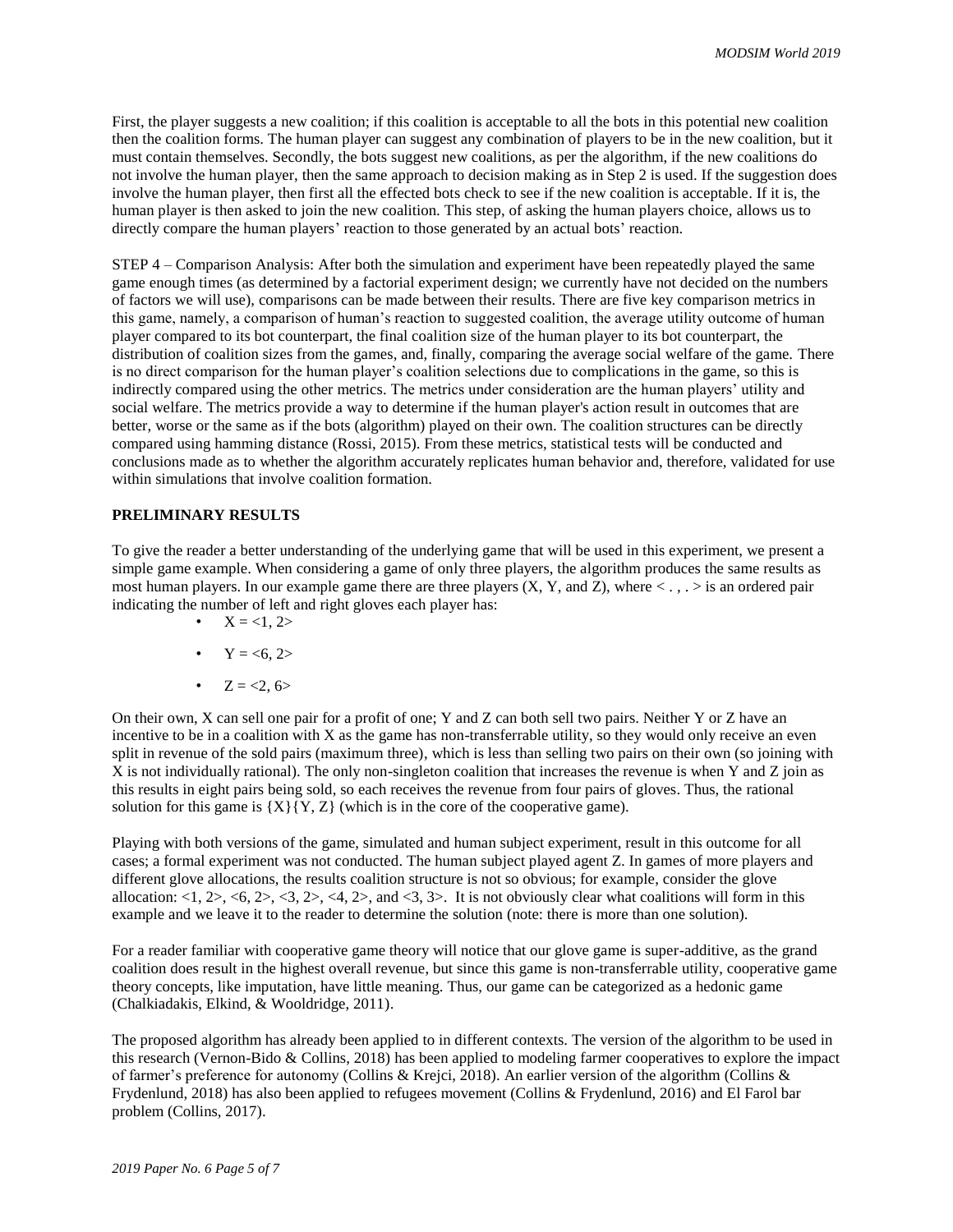#### **CONCLUSIONS**

Agent-based simulation (ABS) provides a way to model interacting heterogeneous autonomous agents and a means to model complex adaptive systems like human group formation (Miller & Page, 2007). ABS is particularly powerful at finding unexpected emergent behavior in the human system. However, the validation of ABS is notoriously difficult (Heath et al., 2012; Ligtenberg et al., 2010). The approach proposed in this paper provides a novel approach to validating models of coalition formation, within an ABS context, though the use of a game involving a single human subject. The proposed experiment might provide insight into this type of coalition formation, that occur amongst humans, and, more importantly, provide insight into the differences between simulated and human agents. Understanding these difference will provide the researcher a better understanding of the limitations of simulated agents (bots), in the context of coalition formation; thus allowing for a more valid and useful simulation to be built.

#### **REFERENCES**

- Bonnevay, S., Kabachi, N., & Lamure, M. (2005). *Agent-based simulation of coalition formation in cooperative games.* Paper presented at the Intelligent Agent Technology, IEEE/WIC/ACM International Conference on.
- Chalkiadakis, G., Elkind, E., & Wooldridge, M. (2011). *Computational aspects of cooperative game theory* (Vol. 5). London: Morgan & Claypool.
- Champagne, L. E., & Hill, R. R. (2009). A Simulation Validation Method Based on Bootstrapping Applied to an Agent-based Simulation of the Bay of Biscay Historical Scenario. *The Journal of Defense Modeling and Simulation: Applications, Methodology, Technology, 6*(4), 201-212. doi:10.1177/1548512909355797
- Cheng, R., Macal, C., Nelson, B., Rabe, M., Currie, C., Fowler, J., & Lee, L. H. (2016). *Simulation: the past 10 years and the next 10 years.* Paper presented at the Proceedings of the 2016 Winter Simulation Conference.
- Collins, A. J. (2017). *Strategically Forming Groups in the El Farol Bar Problem*. Paper presented at the Proceedings of the 2017 International Conference of The Computational Social Science Society of the Americas, Santa Fe, NM.<https://dl.acm.org/citation.cfm?id=3145575>
- Collins, A. J., & Frydenlund, E. (2016, December 11-14). *Agent-Based Modeling and Strategic Group Formation: A Refugee Case Study.* Paper presented at the Proceedings of the 2016 Winter Simulation Conference, Washington, DC.
- Collins, A. J., & Frydenlund, E. (2018). Strategic Group Formation in Agent-based Simulation. *Simulation, 94*(3), 179-193.
- Collins, A. J., & Krejci, C. C. (2018). *Understanding the Impact of Farmer Autonomy on Transportation Collaboration using Agent-based Modeling*. Paper presented at the Computational Social Science Society of Americas, Sante Fe, NM.
- Gore, R., & Reynolds, P. F. (2010). INSIGHT: understanding unexpected behaviours in agent-based simulations. *Journal of Simulation, 4*(3), 170-180. doi:10.1057/jos.2009.26
- Hart, S. (1985). Nontransferable utility games and markets: some examples and the Harsanyi solution. *Econometrica: Journal of the Econometric Society*, 1445-1450.
- Heath, B. L., Ciarallo, F. W., & Hill, R. R. (2012). Validation in the agent–based modelling paradigm: problems and a solution. *International Journal of Simulation and Process Modelling, 7*(4), 229-239.
- Jackson, M. O., & Watts, A. (2002). The evolution of social and economic networks. *Journal of Economic Theory, 106*(2), 265-295.
- Klügl, F. (2008, 2008). *A validation methodology for agent-based simulations.* Paper presented at the 2008 ACM symposium on Applied computing, New York, NY.
- Ligtenberg, A., van Lammeren, R. J. A., Bregt, A. K., & Beulens, A. J. M. (2010). Validation of an agent-based model for spatial planning: A role-playing approach. *Computers, Environment and Urban Systems, 34*(5), 424-434.
- McCourt, R., Ng, K., & Mitchell, R. (2012). An agent-based approach towards network-enabled capabilities I: Simulation validation and illustrative examples. *The Journal of Defense Modeling and Simulation: Applications, Methodology, Technology, 10*(3), 313-326. doi:10.1177/1548512912465359
- Miller, J. H., & Page, S. E. (2007). *Complex Adaptive Systems: An Introduction to Computational Models of Social Life* (Illustrated edition ed.). Princeton: Princeton University Press.
- Niazi, M. A. K. (2011). *Towards a novel unified framework for developing formal, network and validated agent-based simulation models of complex adaptive systems.* (Ph.D. Dissertation), University of Stirling, Scotland, UK. Retrieved from<https://dspace.stir.ac.uk/handle/1893/3365> Available from Google Scholar